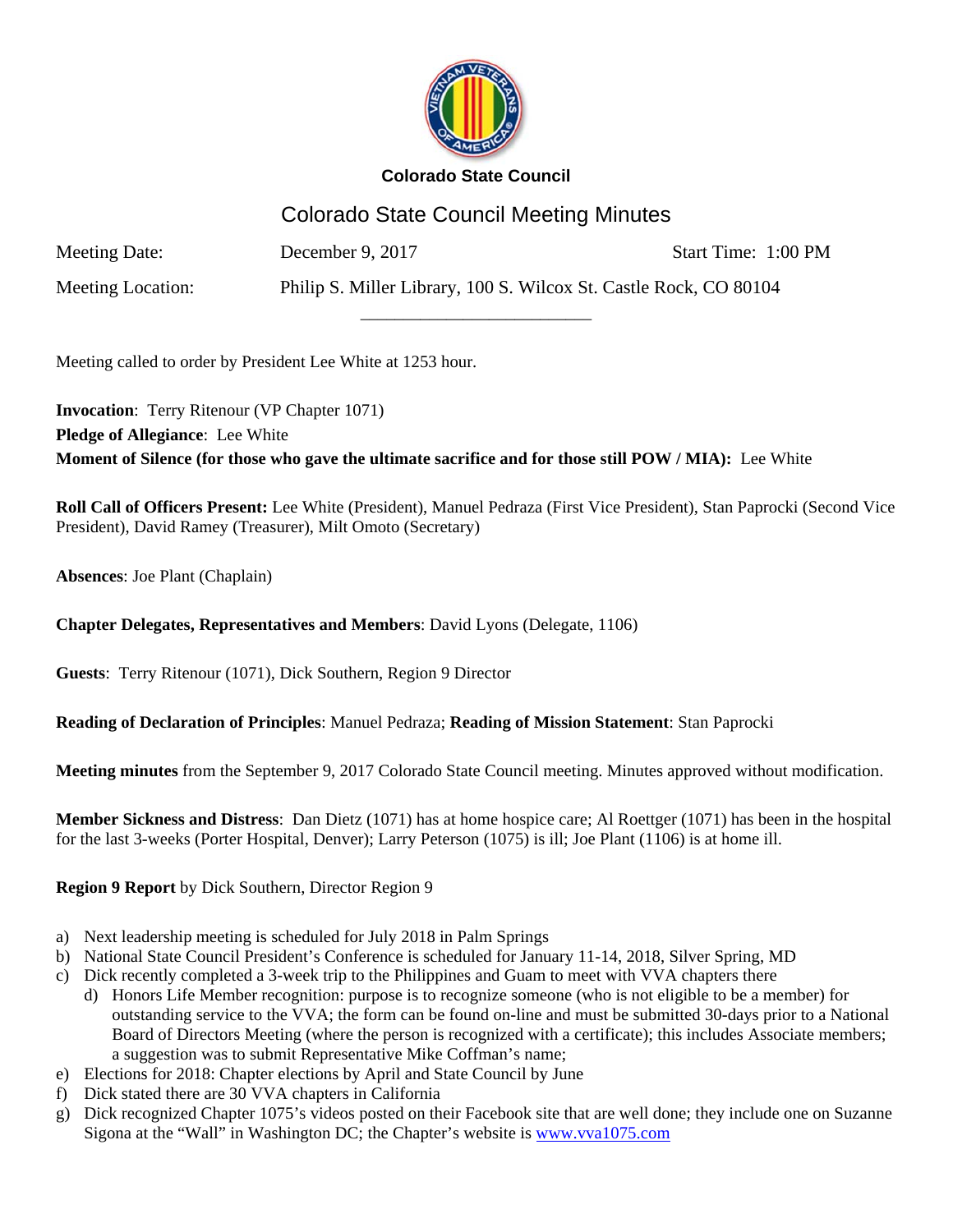- h) Dick provided a quick update on California wild fires: the fires are all in Southern California and does not impact where he lives in Sonora; the former Santa Rosa fire was close; the Rim fire impacted mostly forest land; California provides grants for select communities to establish a community center that can serve as an emergency shelter in times of need; a \$10M grant was awarded to Sonora
- i) Dates for 2018 Colorado State Chapter meetings are: March 10, June 9, September 8 and December 8
- j) There have been no communications from the two working groups on the future of the VVA; a status report may be provided at the 2019 National Conference in Spokane
- k) California Chapter 223 was provided funds from the effect of the wild fires; National sent them \$5,000; Dick reported that no other California Chapters requested assistance
- l) Dick requested inputs from each Chapter on items he can include in the next Region 9 article for the National Veterans publication; in 4-weeks he must submit the article; he will report on Chapter 1071 Cremation Remains Honor Burial Program; send items to Dick (email: dsouthern@vva.org)

### **Treasurer's Report**: David Ramey

As of November 30, 2017:

| Income:                 | $$2,629$ (HGDP for November)                            |
|-------------------------|---------------------------------------------------------|
| Expenses:               | \$ \$658 (HGDP disbursements to each of three Chapters) |
| <b>Account Balance:</b> | \$19,320.35                                             |

Additional expenses include \$58 for a plaque and \$175 for today's Council lunch.

HGDP reports from each chapter are due at the March 2018 Council meeting; each chapter is responsible for reporting on their HGDP receipts (\$3,945) for the period September 1, 2017 to February 28, 2018; the HGDP report is due to National in April; a new HGDP contract will be established in February 2018.

Please continue to promote VVA household goods program and pickups in your community.

#### **Reading of Communications**: none

### **Chapter Activity Reports**

- a) Chapter 1071 (Stan Paprocki, President and Terry Ritenour, Vice President)
- The chapter manned four King Soopers stores during the Veterans Day poppy drive and raised a total of \$7,000; chapter members also visited local schools to talk about the Viet Nam War experience;
- The chapter is having success with the King Soopers Reward card program; they raised \$530 in the last 8-weeks; for every \$5,000 spent, the chapter will receive \$500; Stan stated that there is minimum maintenance overhead, but that members must be reminded to continually re-load their card prior to spending
- The chapter continues with the Honors Burial program, with the next burial planned for March/April 2018; an article about the program will be sent to the Veteran magazine
- There is now a total of 184 members (regular and Associate)
- The chapter's scholarship program will award a single \$6,000 scholarship next year
- They made donations to VVA chapters in need in Santa Rosa, Florida, Texas and Puerto Rico of \$1,000 each
- Chapter attendees to the annual VFW banquet held at the Brown Palace had an opportunity to promote VVA
- Terry reported on the chapter's support of the Veterans Treatment Court in Jefferson County; three members meet every Tuesday, arriving early to interact with the veterans in the program and before the court begins; they serve as mentors to these veterans; a Mentor's Guideline handbook is being prepared; many of the veterans of the court are younger, and it takes time to establish trust with them; these veterans are on probation and must attend treatment as part of their responsibilities; there are successes, including a homeless veteran who successfully completed the program and was provided \$30,000 in back VA benefits; these veterans report weekly to the court and tell the judge their status, next goals, etc.; these veterans need support once they are released; mentors need to commit to the program, weekly 10:00AM to Noon Tuesdays; there is a graduation ceremony provided; there are four phases to complete the program and it may take 2 or more years to complete; 1071 chapter member Bruce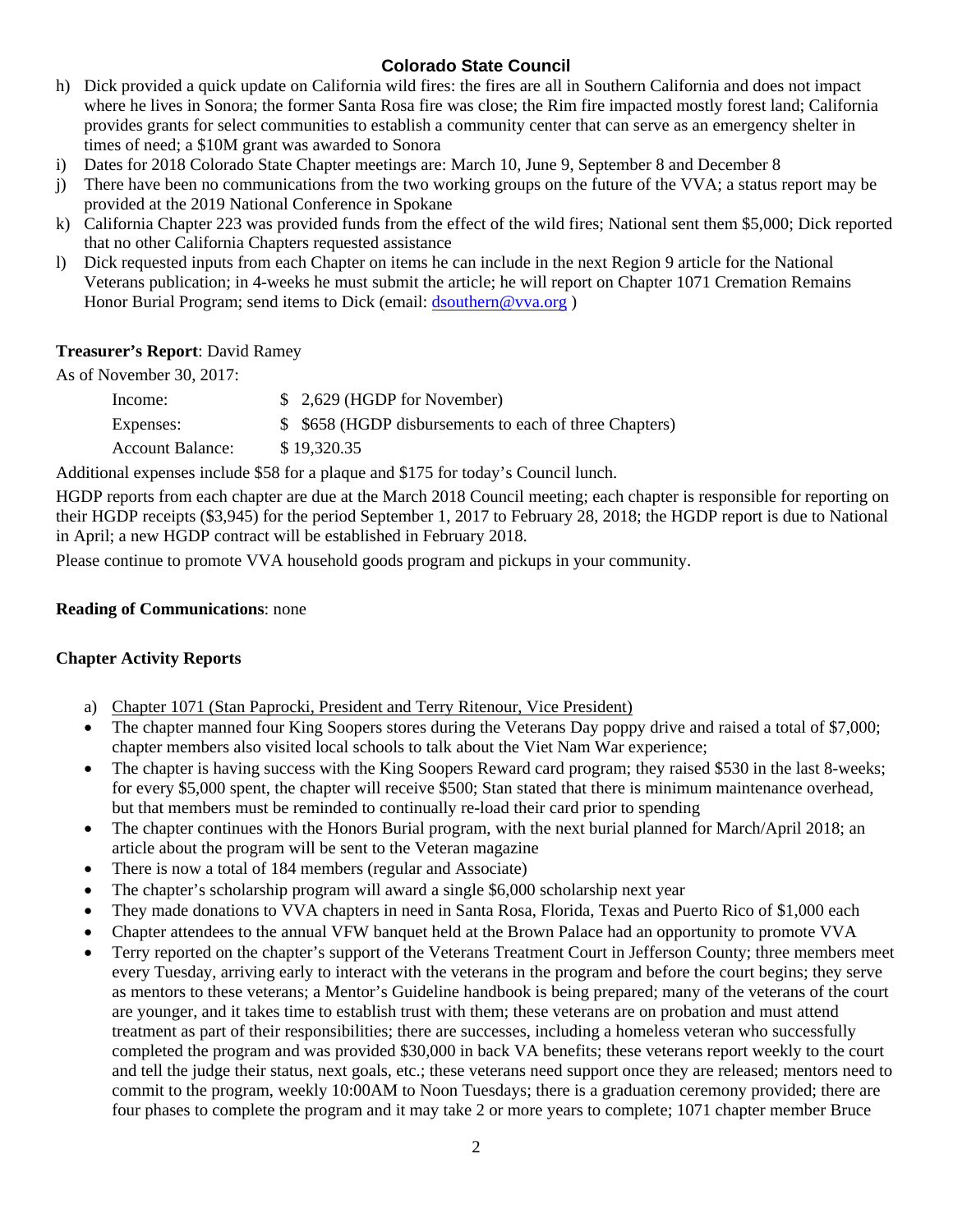Gottschulk is coordinator; those wishing to be mentors must complete an application and a successful background check

- On another note, a "Veterans Pad" was established for Jefferson County correctional facility where veterans are physically in one area, with guards in this area who are also veterans; a library was started by mentors;
- The chapter will investigate qualifications for VVA's Incarcerated Veteran of the Year, a recognition made at the National Convention

## b) Chapter 1075 (Manuel Pedraza, President)

- The chapter supported and participated in this year's Veterans Stand down in Colorado Springs; the event is sponsored by the El Paso County Homeless Veterans Coalition with support from all veteran groups; volunteers included doctors that provide free medical exams, dentists, the Veterans Administration, etc. the chapter handed out clothing and hygiene kits that they made up; chapter members volunteered for the event; homeless veterans are verified on-line when they enter; each veteran is escorted through the facility; the Chapter has supported this event annually; The chapter also fed 30 veterans as part of the stand down providing a catered dinner
- Manuel spoke at a military academy school (K through 8) on the Vietnam War experience
- The chapter had a holiday drawing, raffling out gifts and earned \$145
- The chapter made a book drop off to Landmark High School, a facility that deals with problem students; the chapter collected and provided over 100 books
- Their chapter guest speaker was Suzanne Sigona who spoke on the "Wall"
- David Ramey talked about the new Pikes Peak National Cemetery in El Paso County that just broke ground; the cemetery will begin to receive veterans for burial by October 2018; Dave and Tom are planning a wreath laying ceremony for next Saturday (December 16) and will coordinate getting other veteran organizations and the media to be present; American Legion Post 209 is leading an effort for an Honors Guard for burial ceremonies

### c) Chapter 1106 (Lee White, President)

- The chapter's Veterans Day poppy drive was held at three King Soopers with a total of \$2700 collected
- Chapter members participated in the annual Castle View High School breakfast honoring veterans on December 9
- The Speakers Bureau has a new brochure; the Scholarship Committee is planning to award four \$1500 scholarships for 2018
- The chapter's annual Holiday Lunch is scheduled for December 16<sup>th</sup> and expects 40 to 50 to attend
- A new Social Committee was formed to plan chapter social events
- Chapter members participated at the Ben Franklin Academy's Veterans Day event
- Chapter members attended the 23rd annual Veterans Salute held on Wednesday, November 1, 2017 at the Wings Over the Rockies Air & Space Museum; the chapter purchased a table
- Members attended the WWII Aviation Museum in Colorado Springs
- The chapter has a total of 114 members (regular and Associates)
- Dave Lyons continue to call chapter members
- An article about the chapter's trip to Soldier Stone was featured in the recent Veterans magazine

# **Old Business (Lee White)**

1. Establishment of New Colorado Chapters. Lee White, Tom Werzyn and Thomas Dowell attended a meeting of the Pueblo Veterans Council on December 5; the team had 15-minutes to present "Why Start a VVA Chapter in Pueblo;" they received a good reception; the group is mixed with members ranging from WWII to current veterans; results of the meeting are to be determined; Lee will also contact the new VFW State Commander for an opportunity to present at a meeting in Loveland; Lee stated that in addition, there is an informal group of veterans that meet every Saturday at a Golden Corral in Loveland; this may be an opportunity to present the idea of starting a VVA chapter in Loveland;